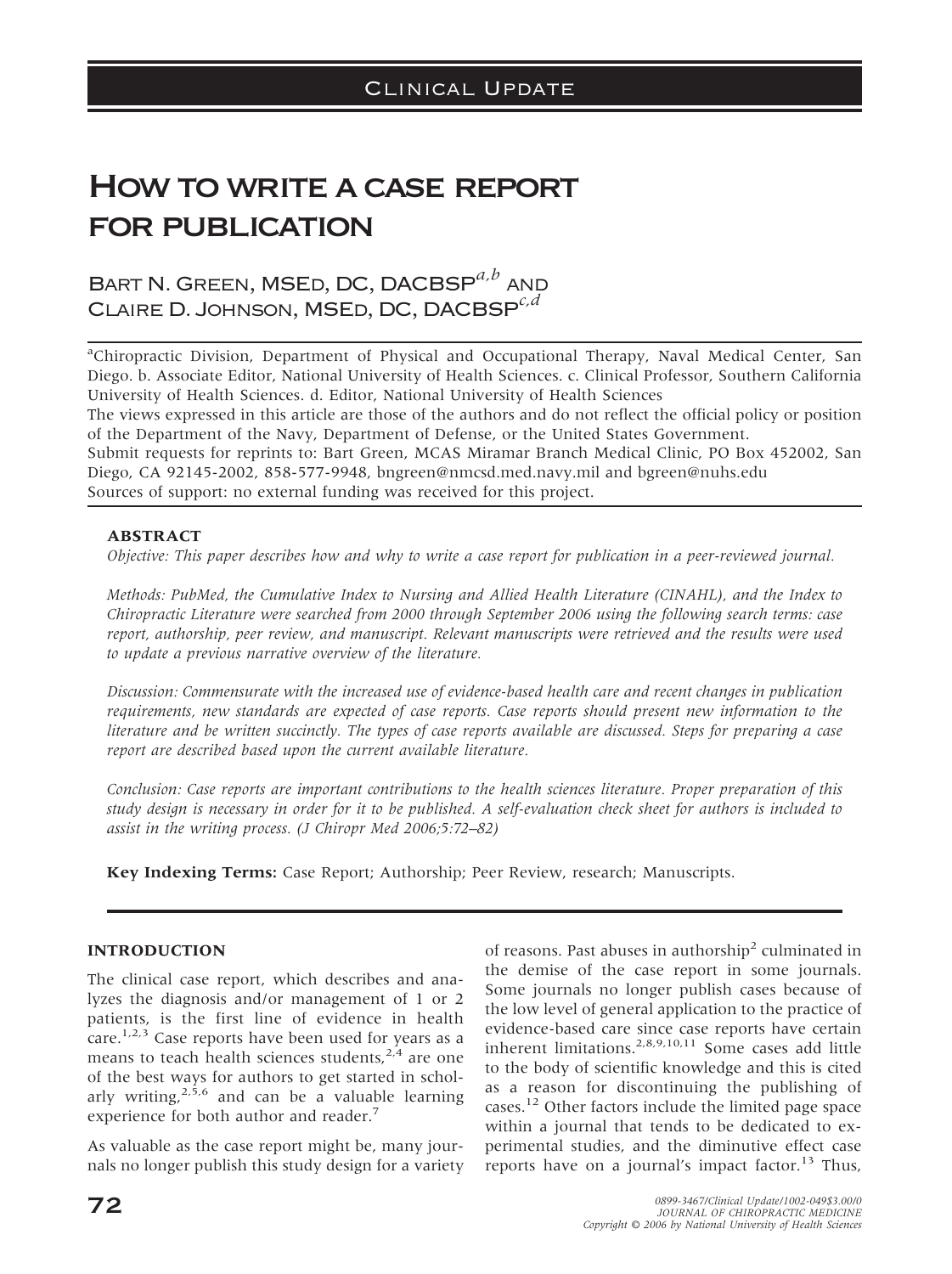those journals that do continue to publish case reports are receiving more of them, and if one desires to see his or her manuscript grace the pages of a peer-reviewed journal, it needs to be of high qual $itv.<sup>14</sup>$ 

Getting a case report accepted for publication in a journal does not have to be difficult. Many troubles can be avoided by knowing the requisite properties and parts of a publication-worthy case report $15,16$ and having an understanding of the peer review and publication process. This article discusses reasons for writing a report, the styles of reports one may write, the limitations of case reports, and culminates with a step-by-step description of preparing the case report. A pre-submission check sheet is included to assist in the writing process. It is our intention to make the writing process more enjoyable for new and seasoned authors alike.

#### **METHODS**

This article is an update on an earlier paper that was created using a comprehensive review of the literature through mid-year  $2000$ .<sup>17</sup> Because much has changed in the requirements for case reports, we felt it was appropriate and necessary to update the previous review. For the current paper, we searched PubMed, the Cumulative Index to Nursing and Allied Health Literature (CINAHL), and the Index to Chiropractic Literature for the years 2000 through September 2006. Search terms included the following words: case report, authorship, peer review, manuscripts. Relevant manuscripts were retrieved and further sources were found by reviewing related links provided in each database and by reviewing the references of the papers read. The results of the current literature review were then used to update our previous publication using a narrative overview of the literature.

## **DISCUSSION**

#### **Why Write a Case Report?**

The increased value placed on science as an underpinning for health care in the era of evidence-based health care has certainly placed the randomized clinical trial at the top of the hierarchy for reliable health information that may be used in a health care decision.<sup>10</sup> In this hierarchy, case reports are at the bottom, existing as descriptive reports and opinions of respected authorities.<sup>10</sup> Thus, one may ask, is

there a place for case reports in the scientific literature?

Many authors agree that case reports have their place in the published literature, and they should be written because they provide new knowledge to the field of health care.<sup>1,14,18,19</sup> Cases remain as one of few ways to bring a new condition or new etiology to the attention of the scientific community.<sup>9,11</sup> For example, in 1985, the American Medical Association reprinted 51 papers from the Journal of the American Medical Association that had significantly changed the science and practice of medicine during the 150 years of the organization's existence. Interestingly, 5 of these papers were case reports.<sup>20</sup> While case reports can be highly influential on their own merit, they may simply provide documentation of occurrence,<sup>3</sup> which provides preliminary evidence necessary for designers of larger scale experimental studies<sup>1,21,22</sup> or warns a profession of potential complications of care. $8$  A list of reasons to publish an interesting case is provided in Figure 1. Grimes and Schulz<sup>23</sup> suggest that cases worth reporting have not been studied before.

There are additional reasons to write a case report. For instance, authors, students, and readers usually find case reports to be educational and interesting. $2.7$  Additionally, students may present a case in grand rounds and the next step in professional growth would be to get the case published. $9$  Furthermore, practitioners can report unique cases from their clinical practice to add to the evidence base.1,15,16,18,21 Lastly, the act of writing a report provides an opportunity for one to practice concisely written communication, to learn about a topic, and to think critically. $2.8$  While these secondary reasons are all noble, if a case does not add new knowledge, then there is little likelihood that the manuscript will be accepted for publication.

#### **Types of Case Reports**

Since case reports are typically educational and relevant to practice, there are 3 types that tend to be published, including diagnostic or assessment reports, treatment or management reports, and educational reports. Diagnostic case reports describe and discusses the diagnostic or analytic methods used to evaluate a patient. These cases present a diagnosis that is rare, confusing, or difficult to render, but often do not discuss treatment.18,26 Other case reports describe and discusses the full management of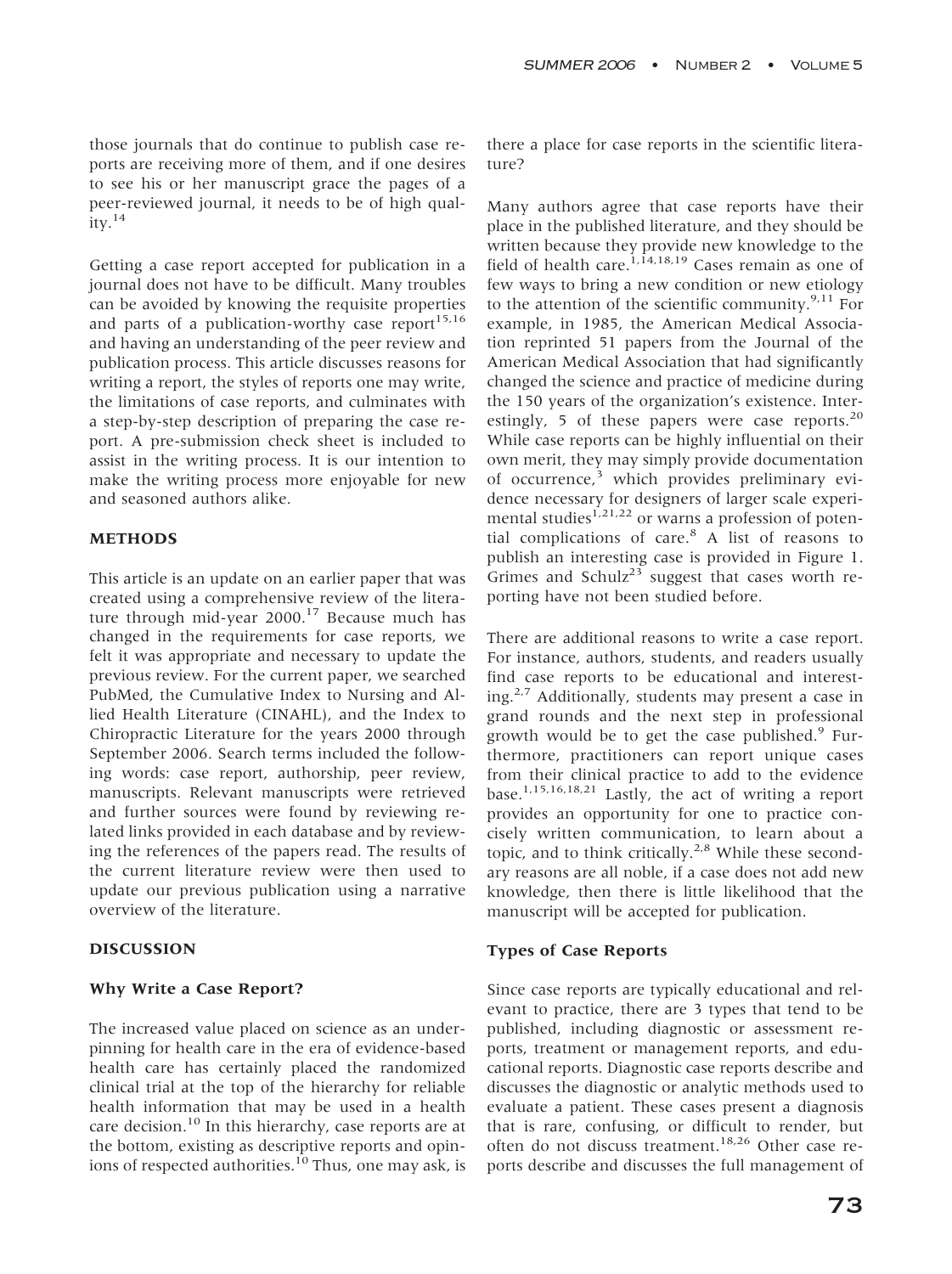- 1. To present an unusual or unknown disorder1,9,14,21,23
- 2. To present unusual etiology for a  $case<sup>1,9</sup>$
- 3. To present a challenging differential diagnosis<sup>1</sup>
- 4. To describe mistakes in health care, their causes and consequences<sup>1,3</sup>
- 5. To describe an unusual setting for care<sup>1</sup>
- 6. To present information that can not be reproduced due to ethical reasons<sup>1,21</sup>
- 7. To illustrate a clinical hypothesis<sup>18</sup>
- 8. To prompt a new hypothesis<sup>16,18,21,23</sup>
- 9. To disconfirm an hypothesis<sup>24</sup>
- 10. To support an hypothesis<sup>16,18</sup>
- 11. To stimulate further research<sup>18</sup>
- 12. To make an original contribution to the litera $ture<sup>21,24</sup>$
- 13. To offer new insight into the pathogenesis of disease $5,16,24$
- 14. To describe unusual or puzzling clinical features $3,5,16$
- 15. To describe improved or unique technical procedures<sup>5,15</sup>
- 16. To describe the historical development of a field or movement<sup>25</sup>
- 17. To report unusual drug-drug, drug-food, or drug-nutrient interactions<sup>3</sup>
- 18. To describe rare or novel adverse reactions to care3,11,14
- 19. To study the mechanism of a disease $9,14$

*Figure 1. Reasons for submitting a case report for publication.*

a patient, including how the patient is assessed and managed, providing the reader with an in-depth understanding of the case. Educational case reports are used to provide readers with current practice strategies while providing a brief review of the literature. While the case used to frame the educational experience may not be new, the manner in which the article is written should provide a new perspective on the topic under study. Some journals use such case reports as a medium for continuing education. Although such a case may be a clinically relevant form of continuing education, such cases are falling out of favor since they often do not contribute new knowledge to health care.<sup>19</sup>

#### **Case Report Study Designs**

While the section above suggests what case reports present, study designs determine how the information is presented and how the case information was collected. Essentially, case reports may be retrospective or prospective in nature, the latter being more rigorous in its design.

The retrospective design is most commonly published.<sup>18</sup> This is the simplest form to write and is an excellent design for the beginning author. One of the potential weaknesses of retrospective case reports is that authors may very well provide the best care possible while managing a case, but may not use the best outcome measures available to document any real change in patient health. This detracts from the credibility of the report, undermines its usefulness, and is something that can be avoided with some early planning.<sup>18</sup>

With prospective case reports the author plans out patient care and data collection ahead of time. For example, a practitioner may frequently care for patients with migraine headache. In preparation for writing a case report, the doctor reviews the literature to determine the best outcome measures to assess patient progress and determines how or if a case will contribute to the literature. Published treatment protocols are also discovered during literature review and will be used once the next patient presents with the condition. When the next case does arrive in the office, the clinician knows ahead of time exactly how to evaluate the patient and will deliver a specified predetermined management plan. Measurements of the patient's condition are taken before, during and after care and can be tracked over time. Some authors avoid this type of case report because of the work involved in planning the case. However, it saves an inordinate amount of time in the writing of the manuscript because the literature already has been reviewed. An added bonus for the patient is that the early planning and preparation for this case report improves the patient management in practice.

A special kind of prospective design is the time series case report. In this design, a clinical hypothesis is generated by the doctor, tested over time, and documented with valid outcome measures.<sup>27,28,29</sup> Each part of the study is broken down into phases $30$ and a minimum of three measurements are taken on the patient's condition during each phase, thereby decreasing the likelihood that an inaccurate measurement is taken. Taking a series of 3 measurements also helps the author identify the trend of the patient's condition, something that can not be accomplished if only one measurement is taken before and after care, which is typical in retrospective and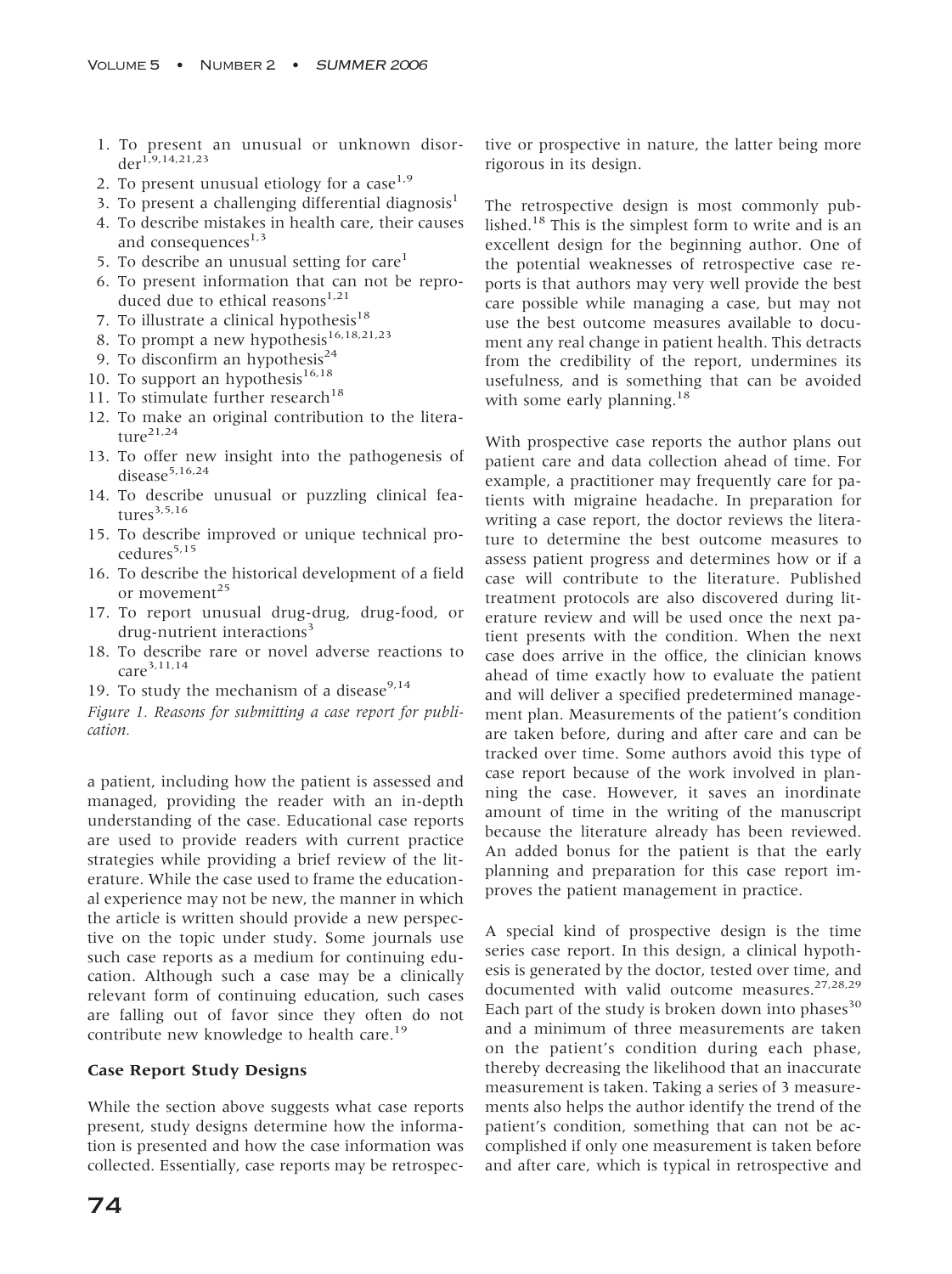prospective case reports.<sup>18,31</sup> Authors interested in the time series case report should insure that the study is approved in advance by an ethics review board are referred to other resources that thoroughly describe how to conduct a time series case report.18,26,28

## **Limitations of Case Reports**

While case reports are a valuable contribution to the literature, it must be kept in mind that they have certain limitations.<sup>10</sup> First, the management of patients in an out-patient setting occurs primarily in an uncontrolled environment.<sup>23</sup> There is little the clinician can do to prevent patients from introducing a variety of confounding factors into their lives that may affect the patient's response to care; clinical results may not be due to the treatment rendered.<sup>10</sup> For example, a patient may take pain relievers, lift a heavy object when not in the office, and may exhibit various levels of compliance with care, all which have an impact on the clinical picture seen by the clinician at the time of an office visit.

Because of these uncontrollable factors and the fact that the care rendered to one patient may not produce the same effect in another patient, case reports cannot be generalized beyond the context of the patient reported.<sup>10,21,30</sup> This means that one can never conclude, based upon the observations of a single patient, that any particular management strategy will be effective for other patients with the same condition. $27$  One can hypothesize patient response, but it can only be tested using experimental clinical trials. However, authors of case reports may be encouraged to know that more elaborate experimental trials may be based on the very case reports that they write.

Results of patient responses to care are also limited by the natural history of the disorder under study. Some disorders may undergo spontaneous remission or phases of exacerbation and remission.<sup>30</sup> Often times, one of these phases may correspond with the time when care is provided and could lead to a faulty conclusion. For example, a patient with chronic adhesive capsulitis may begin care at the peak of exacerbation. If the patient improves, it is difficult to determine if the patient improved because of the natural tendency for the capsulitis to enter remission or the condition improved because of the care rendered. Similarly, if the patient begins care just prior to the worst part of the inflammatory cycle and gets worse during care, it could seem as though the care actually worsened the condition when in fact it may be the natural process of the condition. Therefore the natural history must be kept in mind when managing patients and writing a report.

Lastly, when constructing a retrospective report, the author must rely upon data accumulated in the patient health care record. Since such records often are not complete, important data may be missing, which introduces a source of error into the report.<sup>10</sup> Thus, those who maintain more detailed and accurate records are more likely to find it easier to write better case reports.

#### **Writing the Case Report**

A successful clinical case report should include the necessary design elements, be well structured, and convey a clear message.<sup>1,15,16,21</sup> Elements of a case report are similar to those required for all forms of scholarly articles and we provide a suggested list in Figure 2. There are a few approaches to use in presenting a case report, from the "storied case report" $32$  to the evidence-based case report, $11$  however the traditional format is what we present here. Authors may find that worksheets and checklists $3,4,33,34$  are helpful in preparing a case report.

Most seasoned authors and editors would agree that the most important thing an author can do to enhance the chance for acceptance is to follow the journal's instructions for authors when preparing a manuscript. $2,7,35,36$  There are 2 sources of instructions for manuscript preparation that one should follow. The first are the instructions for authors of the journal to which one desires to submit a manu-

- 1. Title
- 2. Structured abstract
- 3. Introduction
- 4. Case report (methods and results)
- 5. Discussion
- 6. Conclusion
- 7. Acknowledgements (if applicable)
- 8. References
- 9. Tables
- 10. Figures and captions

*Figure 2. Case report components listed in the typical order of appearance for a manuscript being prepared for submission.*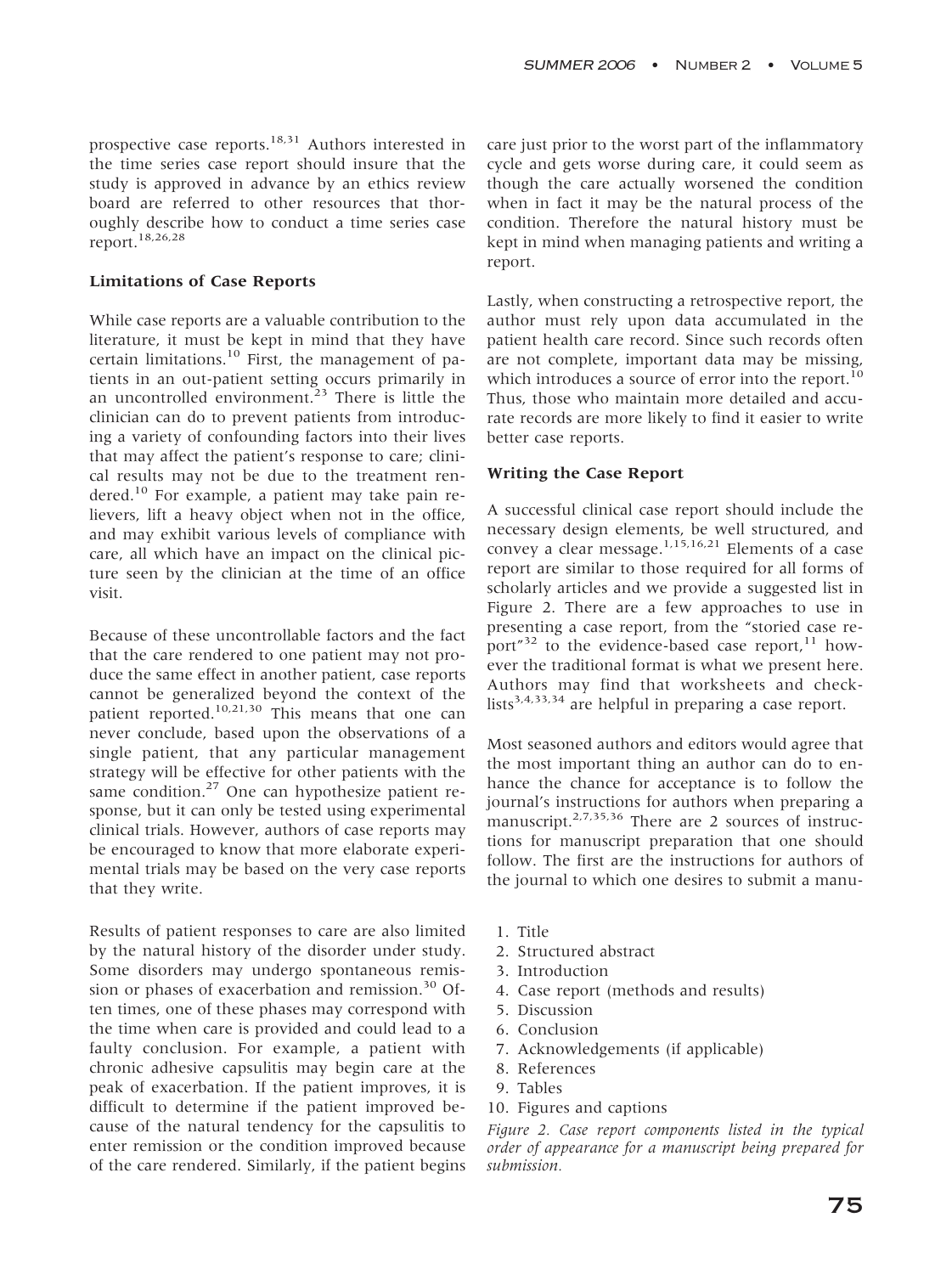script. These are usually available from the journal editor and posted on the journal website. Almost all biomedical publications follow another set of guidelines, the *Uniform Requirements for Manuscripts Submitted to Biomedical Journals*. These guidelines describe in detail how to prepare a manuscript for submission to a peer-reviewed journal. Conforming to these guidelines is essential to insure that submitted manuscripts are uniform in nature to increase one's chances of acceptance. The *Uniform Requirements* can be found on the Internet at http:// www.icmje.org/index.html. Thus, when formatting a paper, authors should be sure to satisfy both sets of instructions before submitting a paper. Manuscripts received by journals are often returned to authors immediately because they are not formatted correctly, a problem easily remedied by following the directions.

The presentation of a case report should be objective and devoid of fantastic claims or far reaching conclusions.2,3,15,16 It is essential that authors remember that the intention of a case report is to describe and discuss a clinical event, not to prove anything.<sup>18</sup> Keeping in mind the major limitations of the case report design, one should avoid writing a case report that tries to prove causation and observations of the case should not be generalized to other patients.<sup>10,11</sup>

## **Authorship**

Determining who will be listed as authors on a paper, and in what order, is an important process. It is convention that the author who does the most work on the project is listed first and only those involved in a substantive way are listed as authors. Past abuses in authorship have created a need for clear authorship criteria, which have been provided by the International Committee of Medical Journal Editors. $37$  Since it is unlikely that a single case will be managed by a large team of providers, one would not expect to see more than a few authors on a case report. One paper titled "*Does it Take a Village to Write a Case Report?"*<sup>38</sup> poignantly demonstrates that some have successfully used the case report as a means to enhance their curriculum vitae. One study has objectively demonstrated that case reports contain too many authors.<sup>2</sup>

According to the International Committee of Medical Journal Editors guidelines, one may only be considered an author only if he or she meets all of the following 3 criteria: 1) has provided substantial

contributions to conception and design, or acquisition of data, or analysis and interpretation of data; 2) has drafted the article or revised it critically for important intellectual content; and 3) has given final approval of the version to be published.<sup>39</sup> Anyone who does not meet all 3 criteria, but who has contributed to the paper, may be thanked for their contribution in the acknowledgements section of the manuscript. $2,39$ 

## **Patient Privacy**

Case reports tend to report on unusual situations and patient identity may be compromised because of the unique qualities of a case. $8,9$  Further, in the United States, the Health Insurance Portability and Accountability Act (HIPAA) requires that patients' protected health information be secure.<sup>40</sup> Before 2003, when HIPAA came into effect, patient consent to publish the case was not well observed.<sup>41</sup> Because of these issues, many journals now require authors to obtain consent to publish from patients prior to publishing a case report $8,9,14,42,43,44,45,46$  and some journals require that the patient sign a specific consent form provided by the journal office.<sup>14</sup> If a patient refuses to allow the information to be published, authors should respect the patient's wishes.<sup>47</sup>

If an author works for a hospital or institution, he or she should inquire with the institution's privacy officer or institutional review board to find out the institution's practices regarding patient privacy before submitting a manuscript to a journal.<sup>14,42,46</sup> Prospective case report designs pose a special challenge. Since they inherently involve the premeditated planning and application of care, especially in the case of the time series design, authors should receive expedited review from an institutional review board prior to conducting the study. Summarily, it is common practice that journals will not accept a manuscript if it is unaccompanied by consent to publish the case from the patient or approval from an institutional review board or privacy officer<sup>48</sup> or if all identifying information has not been removed during the preparation of the report.<sup>8,9</sup>

## **Length**

The literature we reviewed varied in its description of the expected length of a case report. Suffice it to say that case reports should be brief. $<sup>2</sup>$  Some journals</sup> impose word limitations on case reports; $^{14}$  1500– 2500 words are recommended by Cohen. $3$  In a review of several top journals, Sorinola et al $^{14}$  found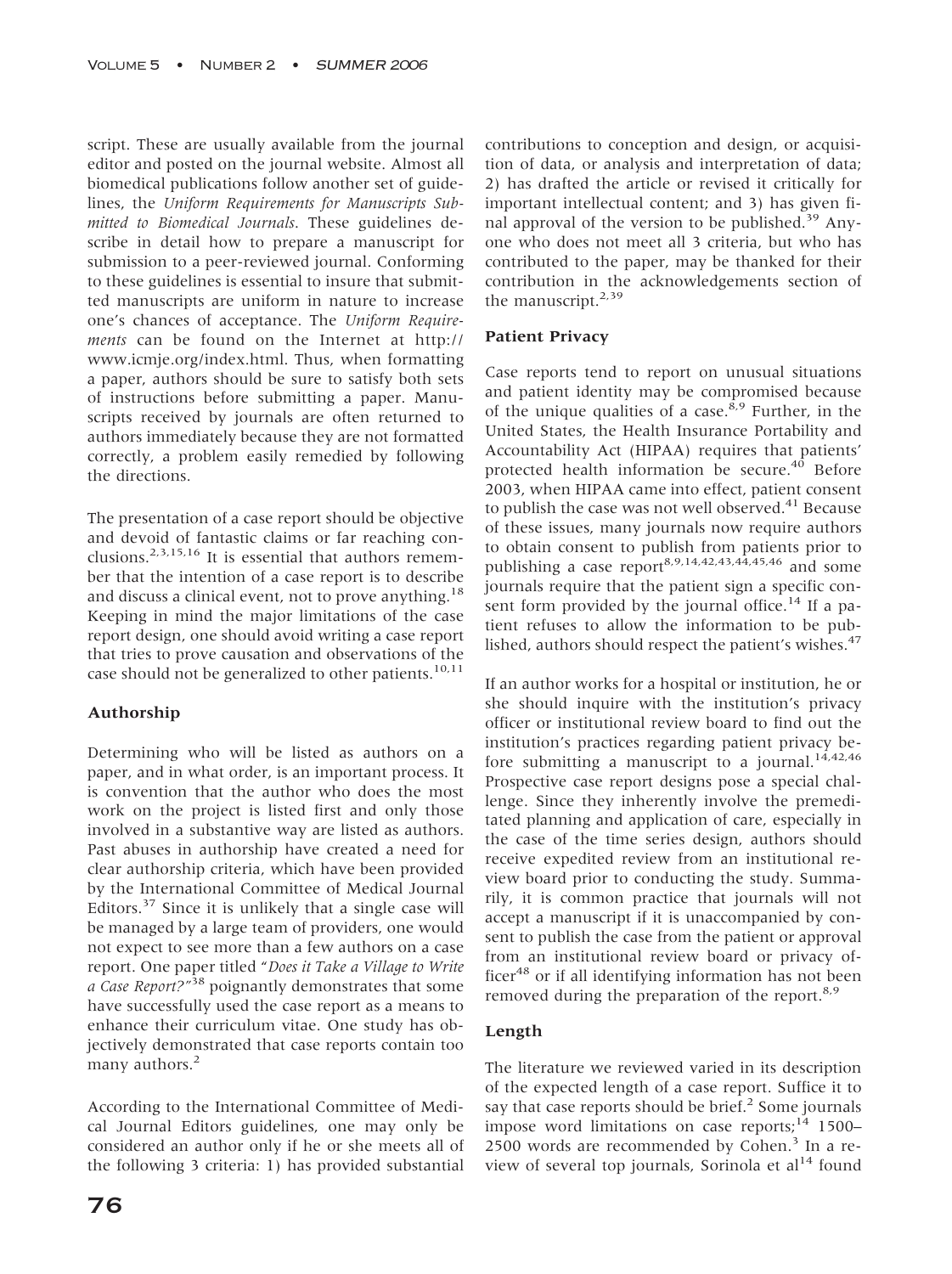word restrictions to be between 500 and 2000 words with a median of 1000 words. Authors should verify that the length of their case report does not exceed the word count recommended in the journal instructions for authors.

It is essential that the author deliver a single message, based on the actual case presented and to not tangent.<sup>2</sup> It is increasingly common for journals to not allow case reports to be used as an instrument to review the literature.<sup>2,3,9</sup> Combining a case report and a literature review usually yields a lengthy and poorly executed hybrid. Modern literature reviews are important designs used in the application of evidence base health care and have a specific purpose and style. Therefore, case reports and literature reviews are separate study designs and should be published as such.<sup>9</sup>

## **Title**

The title should be an accurate, succinct description of the patient under study.<sup>15,16</sup> Janicek<sup>1</sup> suggests that 4 items be included in the "informative title" to enable rapid identification of the topic presented.<sup>1</sup> These 4 items and an example are included in Table 1. Writers should not use titles that suggest a large-scale trial was conducted because they are misleading to the reader. For example, *An endurance training regimen improves low back endurance associated with low back pain* presents the case as if more than 1 patient was studied in a clinical trial for effectiveness. Clever or artistic titles (eg, *'Stamina in the Office Worker'*) should not be used unless they are a subtitle because it is confusing and makes it difficult for the reader to determine the focus of the paper.

#### Table 1

Four Elements for the Informative Case Report Title. The Resultant Combination of These Elements Could be the Following Title: Changes in Isometric Low Back Extension Endurance Times after an Endurance Training Regimen in an Office Worker with Low Back Pain

| <b>ELEMENT</b>            | <b>EXAMPLE</b>             |  |
|---------------------------|----------------------------|--|
| 1. INTERVENTION IS NAMED. | ENDURANCE TRAINING REGIMEN |  |
| 2. OUTCOME OF THE         | CHANGES IN ISOMETRIC LOW   |  |
| <b>INTERVENTION</b>       | <b>BACK EXTENSION</b>      |  |
| IS IDENTIFIED.            | <b>ENDURANCE TIMES</b>     |  |
| 3. POPULATION UNDER       | OFFICE WORKER              |  |
| STUDY IS IDENTIFIED.      |                            |  |
| 4. THE CONDITION OF       | LOW BACK PAIN              |  |
| INTEREST IS STATED.       |                            |  |

#### **Abstract**

The abstract is a summary of the article and offers the reader an organized, brief presentation of the paper, relating the most important highlights of the case. Abstracts are important; the information in the abstract and the title are entered into computer databases and indexing systems, and are essential for those conducting literature searches.<sup>2,3</sup> A wellwritten structured abstract allows people searching the literature to find the information they are searching for and to discern whether or not they should retrieve the paper. $1.49$ 

Abstracts should be short  $(100-250 \text{ words})$ .<sup>3</sup> In the past, narrative abstracts were often used by journals, but authors sometimes did not adequately report the necessary elements of the study in the abstract. Thus, most journals adopted the structured abstract format over 15 years ago. $49,50$  There is wide variance in the subsections required by journals.<sup>49</sup> The instructions for authors for the journal to which authors are considering submitting their work should be reviewed for instructions pertaining to word count and structure. The most general structured abstract includes the following: introduction, methods, results and discussion.<sup>49</sup> More on the content of these subsections can be found in Figure 3.

#### **Introduction**

The purpose of the paper should be clearly described in the introduction.3,16,24 In addition, background information should be provided to demonstrate how the case contributes to the literature. $3$  Information from a review of the literature allows the author to relate the context of this case in relation to previously published data.<sup>15,16,24</sup> For example, the incidence of the disorder, the number of previously reported cases, or other information that helps provide context for the case could be provided. While it is important to provide enough background information to put the paper into context and establish the need for the paper, it is also important not to delve too deeply in to the subject. $51$  It is essential that the author's preparation for writing the manuscript include a comprehensive review of the literature; $^{16}$  however, it is important to limit the amount of information in the introduction only to what is adequate to familiarize readers with the topic. In the introduction, the author should also define unusual terms or words that are essential to understanding information in the paper. For instance, if a case is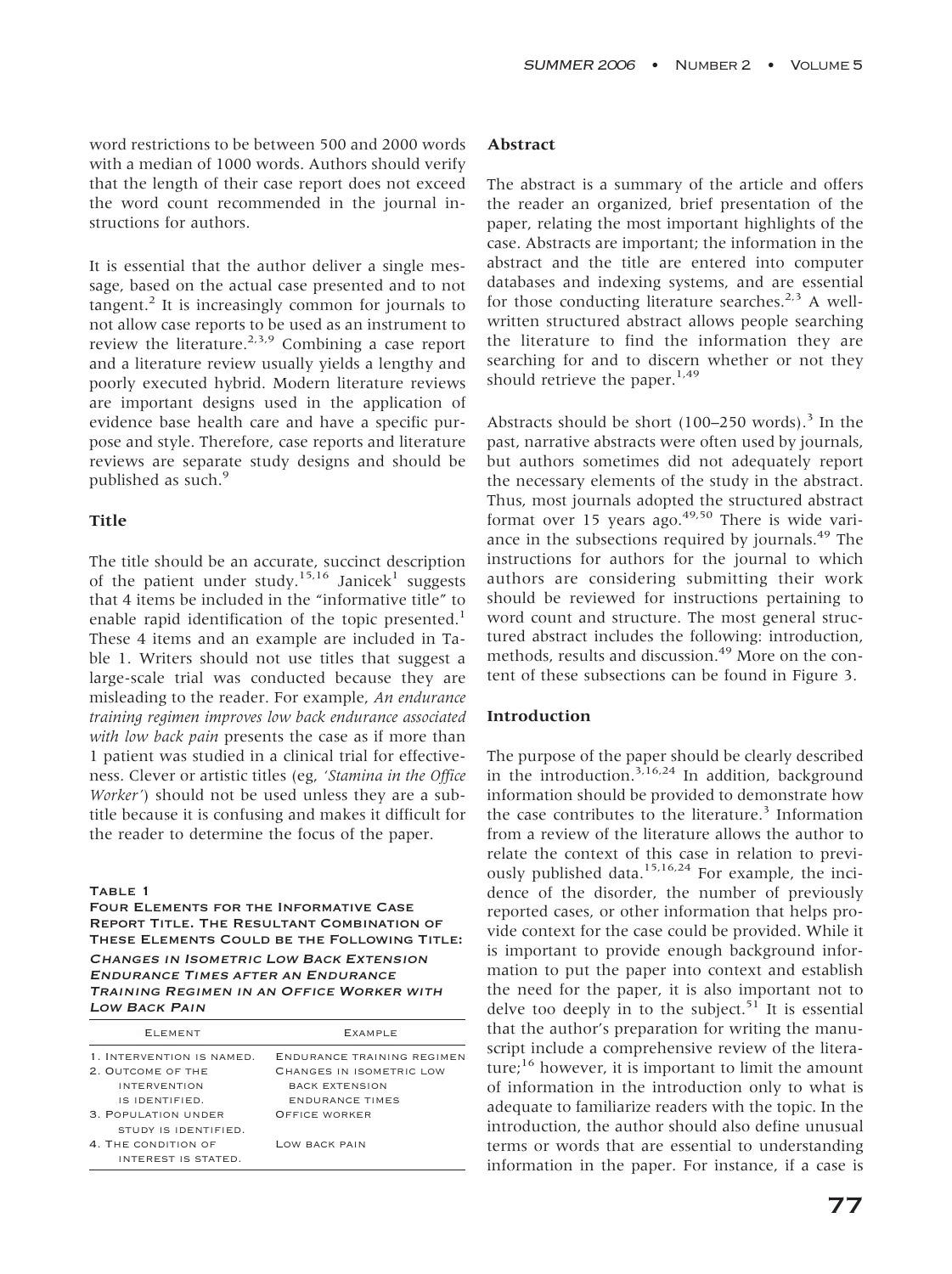Introduction

● Clearly state the purpose of the paper

Case Report/Methods

- Present the most salient parts of the case presentation
- Focus on the primary aspects of the patient's condition and the main outcome measures used to track patient progress prior to delivering care
- Briefly describe methods used to care for the patient and/or assess the patient's status

Results

● Briefly summarize outcomes of care, including changes in the primary outcome measures.

Discussion

- Summarize what the case contributes to the literature
- Do not summarize the previous sections of the abstract
- State the overall conclusion learned from the study

Key words

- Use terms found in the *Index Medicus* database, which are called medical subheadings (MeSH). MeSH can be found at the PubMed home page (http://www.ncbi.nlm.nih.gov/entrez/query .fcgi?db=mesh)
- List additional words that may be unique to the case or to the profession

*Figure 3. Standard subsections of the case report structured abstract.*

about phantom limb pain in a disabled athlete, it would be necessary to briefly define phantom limb pain and describe the athletic activity in which the disabled patient participates.

## **Case report (methods and results)**

The part of the paper that describes the patient, outcome measures, assessment protocols, and treatment, if applicable, is sometimes called 'case report' or 'case presentation' in various journals. While this may seem confusing because the study design being used is essentially named the same, it is simply the part of the manuscript where the author describes how the patient was managed. It is important in this section to provide a detailed description of the case and management for a number of reasons.<sup>3</sup>

First, the reader should be provided sufficient information to understand the how the patient was assessed. Since other clinicians will read the paper, it is important to describe procedures in a clear manner so that other doctors may be able clearly understand the protocol.<sup>51</sup> Third, it should describe the case in chronological order and with enough detail for the reader to establish his or her own conclusions about the validity of the case.<sup>3</sup> Also, if future research will be based on this case report, researchers will need to have accurate descriptions from which to work. Photographs or illustrations of diagnostic procedures, radiographs, or treatment procedures can be helpful in conveying a clear message to readers and should be used when appropriate. However, authors should be judicious in their use of illustrations or figures, including only those that enhance clarity of the case presentation.

An extremely important part of the case report section is the reporting of patient data. It is important that all appropriate tests are ordered to confirm a diagnosis and provide a platform for a reliable publication.<sup>8</sup> Primary outcome measures should be used that quantify the patient's problem. Quality sources of data such as the visual analog pain scale,<sup>52</sup> functional outcome measures (eg, neck disability in $dex^{53}$ ), vital signs, results of laboratory tests or imaging and other outcome measures provide more objective information than reporting that the patient had "severe pain", was "disabled from a neck injury" or "had hypertension". Other clinical information that may be difficult to quantify, such as nausea or dizziness, should also be reported. However, it is difficult to determine from this information how much clinical change occurred.<sup>1</sup> Negative results should be restricted to those that are significant in their relation to the case.<sup>16</sup>

The methods and results should report the outcomes of the management as measured by the primary outcome measures and other data. It should be concise and not contain any inferences from the author as to why the patient's health situation may have changed. Inferences should be saved for the discussion section. Since it is often laborious for readers to sort through data embedded in paragraphs, tables that demonstrate before and after care measurements may help the reader better understand the outcome. Balanced against the need for enough information to establish the credibility of the case is the need for authors to be concise and to include only the information needed to convey the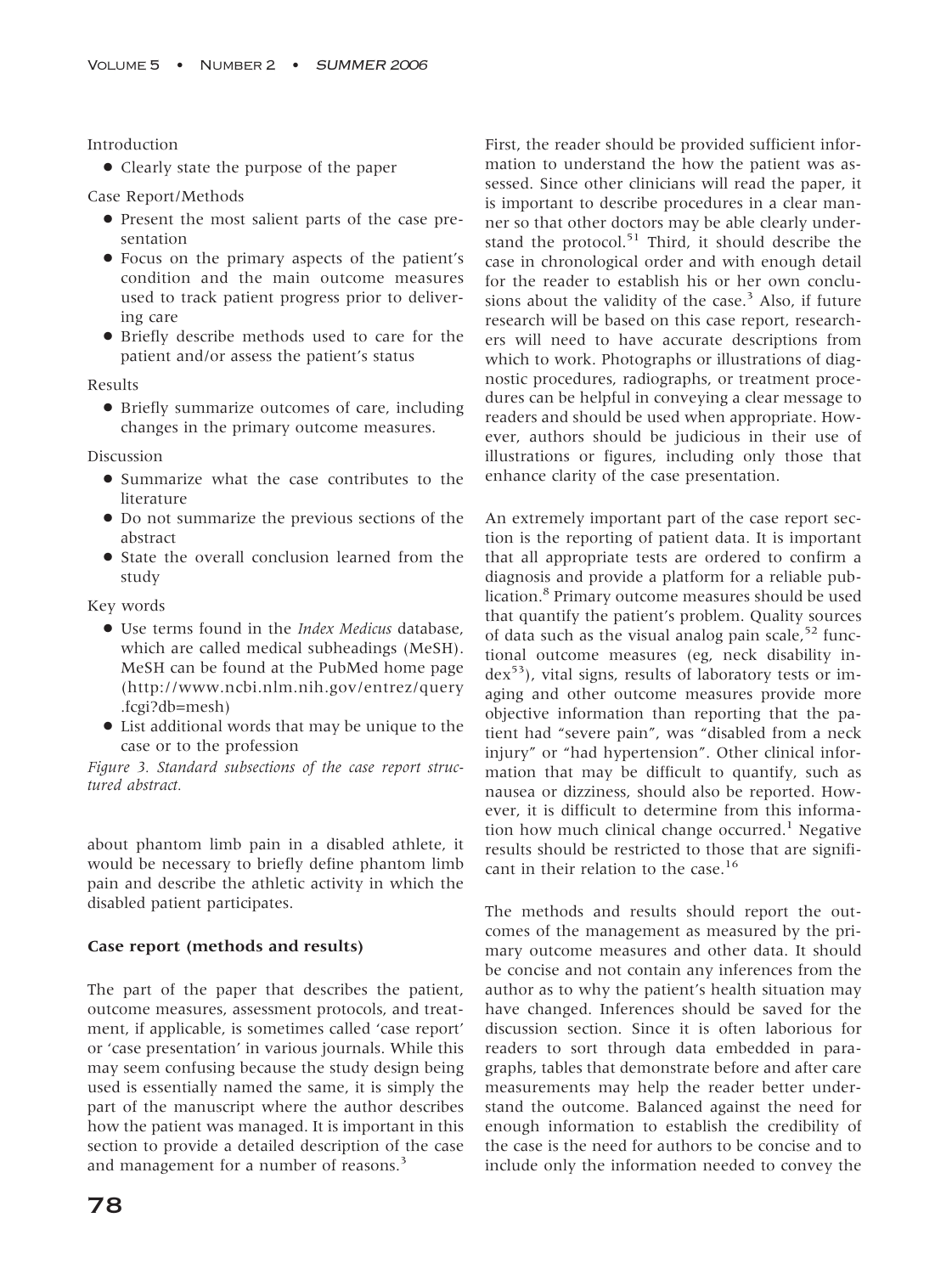case. Authors should refrain from providing confusing and superfluous data, such as daily vital signs reported as normal, routine laboratory tests, etc.<sup>3</sup>

## **Discussion**

The discussion is the part of the paper where the author explains and discusses the case and provide his or her opinion, thus opinions should not appear elsewhere in the paper.<sup>51</sup> The discussion should compare the case with the published literature, evaluate the case for accuracy, and derive new knowledge and/or applicability to practice. $3$ 

Comparing the case to what is already known and to similar cases reported in the literature demonstrates the unique qualities of the case reported and the author's vigilance in conducting a thorough review of the literature in preparation of the report.<sup>3,15,16,24</sup> Salient differences between the case and what is known in the literature should be presented; authors should not report variance that is inconsequential. Wright and Kouroukis<sup>54</sup> have presented a manner in which authors may use to search the literature for other pertinent cases or information. They suggest performing a broad search to garner as much as possible about the condition and also to search the literature by combining the topic in question with the search term "case report". This helps to discover if the case is indeed unique (and should be published), identifies specific criteria necessary to confirm a diagnosis, and reveals any standards that may exist in treating the prob $lem.<sup>54</sup>$ 

The author needs to demonstrate that he or she is objective in a self-assessment of the case. A discussion of how the diagnosis was confirmed and the differential diagnoses considered establishes that the author fully understands the problem and provided an adequate evaluation. A rationale for the management of the patient may also be provided, $15$  especially if patient management could be considered controversial. If a previously published protocol was used to see if it would have an effect on the patient, this alone may be adequate. However, if there are other reasons for selecting one procedure over another, the rationale should be presented. The author should list the limitations of the case and describe the significance of each limitation.<sup>3</sup> In addition, faults in the case or quality of reporting should be identified. Authors must include in the discussion other possible reasons for the outcome of the case, such as the natural history of the disorder or other factors. Since the case is subject to many unknown variables, the author should present some of these to the reader.<sup>16,24</sup>

The writer should provide suggestions or hypotheses regarding the significance or outcome of the case and why the care provided may or may not have been beneficial. $8,24$  Support from referenced materials is valuable and should be included. A final element for the discussion is some suggestion for future inquiry into the topic.<sup>16</sup> Stating that "more research is needed" is inadequate. $24$  Prompting a specific directive for future patient care guides research and clinical endeavors. Authors write this section by integrating what they have learned from the case and the literature that is reviewed in order to prepare the manuscript.

## **Conclusion**

The conclusion should focus on what has been learned from the case report, should relate to the purpose of the paper and should not offer farreaching, unsupported or general statements.<sup>8,15</sup> The conclusion should not be a re-hash of the entire case. Conclusions should be about 1 paragraph in length. $\frac{3}{2}$ 

#### **Acknowledgements**

If appropriate, one may briefly acknowledge the work of a colleague who has assisted the author(s) in the preparation of the manuscript, but who does not meet the 3 criteria necessary to be named as an author. Such a person may be a proofreader, a research assistant, a medical writer, or a person who has provided ideas for the manuscript. Most journals require that people acknowledged must give written consent for their name to appear in print. For more information on the protocol for writing acknowledgements, writers should read the journal's instructions for authors and the *Uniform Requirements*.

## **References**

References should be drawn primarily from peerreviewed journal articles. Authors should use the most recent references possible, unless the history of scholarship in a topic area is being discussed. It is acceptable to use relevant references from books for information that is unlikely to change substantially over time; yet, journal articles provide current infor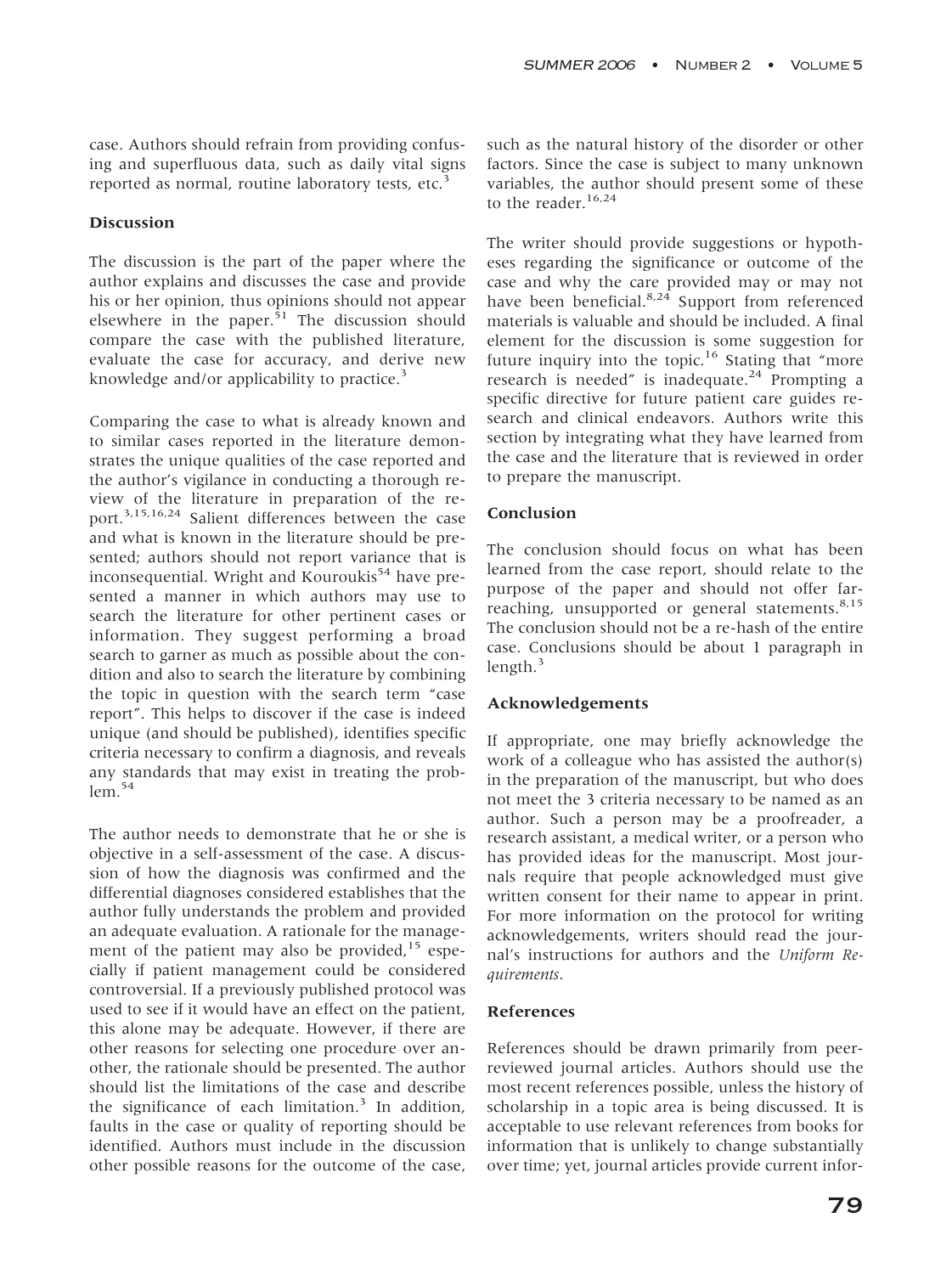mation. Magazines and newspapers should not be used as sources of evidence for a peer-reviewed clinical manuscript, except under highly unusual situations.

References should be adequate to demonstrate that the author has surveyed the appropriate literature to provide appropriate substantiation for factual claims and should be selected for their relevance and quality.16 There is no recommended number of references because this depends on the content of the case report. However, some journals impose limits on the number of references allowed for case reports. $2,3$  A single authoritative reference for a factual statement may be adequate. A lengthy list of references published for the sake of documenting laborious scholarship may demonstrate a lack of understanding of the publication process and indiscrimination.16 References should be formatted appropriately, as described in the journal's instructions for authors or in the *Uniform Requirements*.

## **Tables**

Clinical outcomes or sets of information that aid in visually presenting information in an appealing manner (rather than listing information as text in a paragraph) are tables.<sup>16</sup> Tables should not be used for small amounts of data that could be conveyed clearly and succinctly in a sentence. Authors should not reiterate in sentences the data shown in a table, as the point of creating a table is to eliminate that type of sentence from the text.<sup>55</sup> A further caveat of tables is that horizontal rows and vertical columns of information are related to one another.<sup>56</sup> Therefore, a laundry list of differential diagnoses for a given condition, for example, is a figure, and not a table. Tables should be simple and self-contained,  $16$ needing no further explanation. If authors wish to use previously published tables, the publishing company of the original material must grant permission to do so and it is the authors' responsibility to receive this permission before submitting the manuscript to a journal. Some journals limit case reports to a finite number of tables.<sup>14</sup> Authors should consult the journal instructions for authors and the *Uniform Requirements* for further guidance.

#### **Figures**

Figures, graphs, photographs, or illustrations can make articles interesting to read and help greatly to describe clinical procedures or findings. Like tables, figures should be self-contained and fully interpret-

able on their own accord. Captions for each figure used in the manuscript should be provided; authors should not expect that journal staff will write the figure captions. When reporting figures, do not include identical information in a table.<sup>55</sup> If authors wish to use previously published photographs or illustrations, permission must be granted by the publishing company of the material and it is the author's responsibility to receive this permission before submitting a manuscript to a journal. If models or identifiable people appear in figures, the author should submit a signed release form for each person photographed, each person giving permission for their likeness to be published in the journal.

Journals change their requirements for figures with advances in technology. Authors should check the instructions for authors of the journal to determine what form of media is preferred by the journal staff. Similar to tables, the number of figures or illustrations may be restricted by journals.<sup>14</sup> As mentioned before, authors should consult the journal's instructions for authors and the *Uniform Requirements* before submitting a manuscript.

## **CONCLUSIONS**

Case reports are the first line of evidence in documenting clinical phenomena in the peer-reviewed literature. Proper preparation of a case report is essential in order for it to be published. A presubmission self-evaluation check sheet derived from this review of the literature is appended to this article (Appendix A) in an effort to assist aspiring authors.

#### **REFERENCES**

- 1. Janicek M. Clinical case reporting in evidence-based medicine. Oxford: Butterworth-Heinemann; 1999.
- 2. Fenton JE, Khoo SG, Ahmed I, Ullah I, Shaikh M. Tackling the case report. Auris Nasus Larynx 2004;31:205–7.
- 3. Cohen H. How to write a patient case report. Am J Health Syst Pharm 2006;63:1888–92.
- 4. McCarthy LH, Reilly KE. How to write a case report. Fam Med 2000; 32:190–5.
- 5. Iles RL, Piepho RW. Presenting and publishing case reports. J Clin Pharmacol 1996;36:573–9.
- 6. Chelvarajah R, Bycroft J. Writing and publishing case reports: the road to success. Acta Neurochir (Wien) 2004;146(3):313–6.
- 7. Pierson DJ. Case reports in respiratory care. Respir Care 2004;49: 1186–94.
- 8. White A. Writing case reports: author guidelines for Acupuncture in Medicine. Acupunct Med 2004;22:83–6.
- 9. Vandenbrouke JP. Case reports in an evidence-based worls J R Soc Med 1999;92:159–62.
- 10. Martyn C. Case reports, case series and systematic reviews. Q J Med 2002;95:197–8.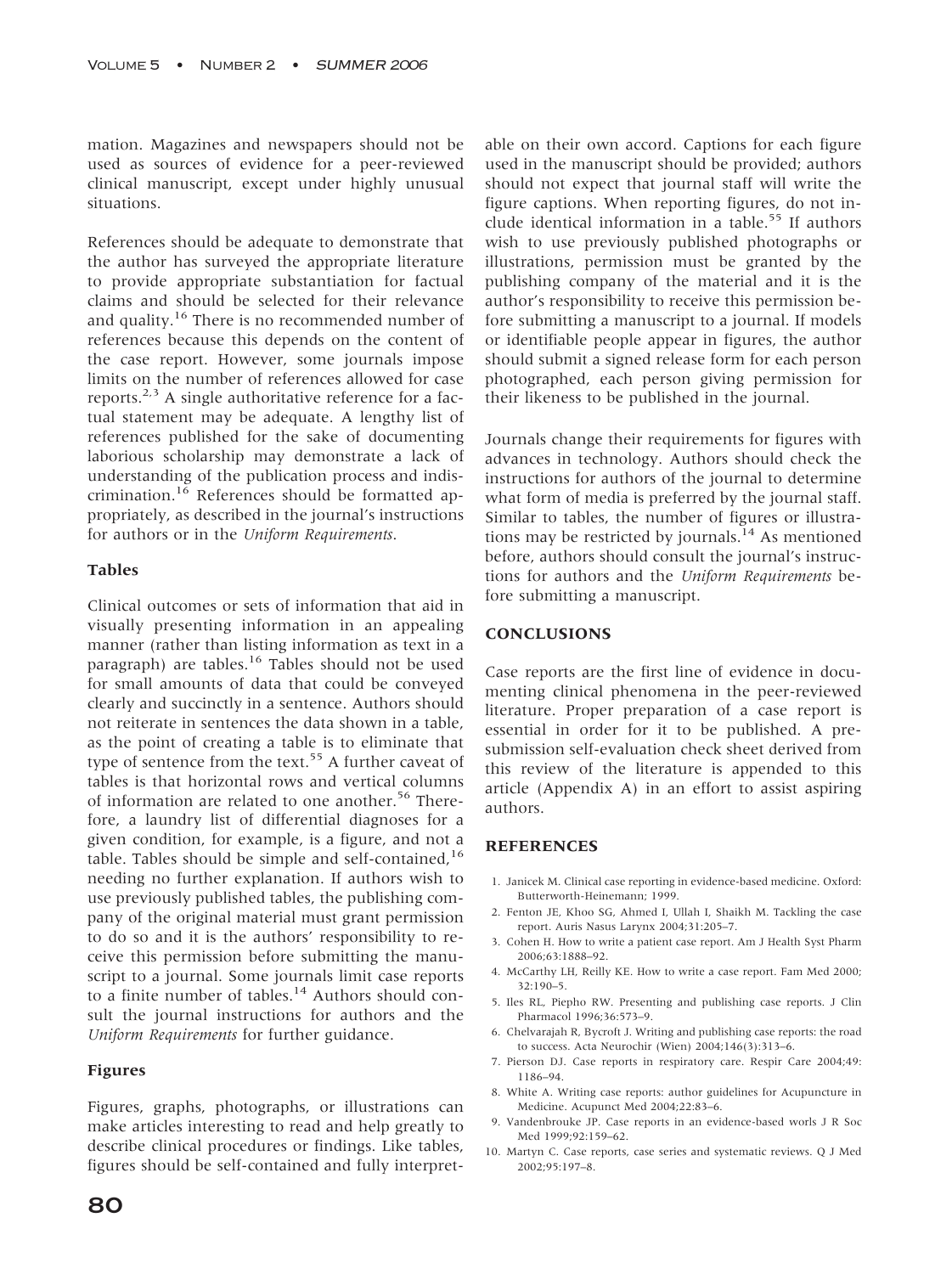- 11. Godlee F. Applying research evidence to individual patients. BMJ 1998;316:1621–2.
- 12. Procopio M. Publication of case reports. Br J Psychiatry 2005;187:91.
- 13. Moed HF, Van Leeuwen TN. Improving the accuracy of Institute for Scientific Information's journal impact factors. J Am Soc Inf Sci 1995;46:461–7.
- 14. Sorinola O, Olufwobi O, Coomarasamy A. Instructions to authors for case reporting are limited: a review of a core journal list. BMC Med Educ 2004;4:4.
- 15. Croll TP. Preparation of a dental case history report for publication. J Am Dent Assoc 1981;102: 59–61.
- 16. DeBakey L, DeBakey S. The case report. I. Guidelines for preparation. Int J Cardiol 1983;4(3):357–64.
- 17. Green BN, Johnson CD. Writing patient case reports for peer-reviewed journals: secrets of the trade. J Sports Chiropr Rehabil 2000;14:51–9.
- 18. Keating JC. Towards a philosophy of the science of chiropractic: a primer for clinicians. Stockton, CA: Stockton Foundation for Chiropractic Research; 1992. p. 199–222.
- 19. Walter G, Rey JM, Dekker F. The humble case report. Aust N Z J Psychiatry 2001;35:240–5.
- 20. American Medical Association. 51 landmark articles in medicine. Chicago: American Medical Association; 1985.
- 21. Doherty M. What value case reports? Ann Rheum Dis 1994;53:1–2.
- 22. Gehlbach SH. Interpreting the medical literature. New York: McGraw-Hill, Inc; 1993. p. 17.
- 23. Grimes DA, Schulz KF. Descriptive studies: what they can and cannot do. Lancet 2002;359:145–9.
- 24. Squires BP. Case reports: what editors want from authors and peer reviewers. CMAJ 1989;141:379–80.
- 25. Green BN, Johnson CD, Andrew T, Martin P. Improving historical research reports: a case report format and example in Arden Zimmerman, DC. J Chiropr Humanit 1998;8:43–54.
- 26. Kratochwill TR, Levin JR. Single-case research design and analysis: new directions for psychology and education. Hillsdale, NJ: Lawrence Erlbaum Associates, Publishers; 1992. p. 1–14.
- 27. Keating JC, Giljum K, Menke M, Lonczak RS, Meeker WC. Toward an experimental chiropractic: time series designs. J Manipulative Physiol Ther 1985;8:229–38.
- 28. Polgar S, Thomas SA. Introduction to research in the health sciences. Melbourne: Churchill Livingstone; 1995. p. 99–105.
- 29. Waalen JK. Single subject research designs. J Can Chiropr Assoc 1991; 35:95–7.
- 30. Riddoch J. Evaluation of practice. Physiotherapy 1991;77:439–44.
- 31. Helawa A, Walker JM. Critical evaluation of research in physical rehabilitation: towards evidence-based practice. Philadelphia: W.B. Saunders Co; 2000. p. 28.
- 32. Bayoumi AM, Kopplin PA. The storied case report. CMAJ 2004;171: 728.
- 33. Green BN, Johnson CD. Writing better case reports. J Sports Chiropr Rehabil 2000;14:46–7.
- 34. Brodell RT. Do more than discuss that unusual case: write it up. Postgrad Med 2000;108. Available from: http://www.postgradmed.com/ issues/2000/08\_00/editorial.htm
- 35. Plaisance L. The 'write' way to get published in a professional journal. Pain Manag Nurs 2003;4:165–70.
- 36. Dixon N. Writing for publication: a guide for new authors. Int J Qual Health Care 2001;13:417–21.
- 37. Johnson CD. Questioning the importance of authorship. J Manipulative Physiol Ther 2005;28:149–50.
- 38. Har-El G. Does it take a village to write a case report? Otolaryngol Head Neck Surg 1999;120:787–8.
- 39. International Committee of Medical Journal Editors (ICMJE). Uniform requirements for manuscripts submitted to biomedical journals: writing and editing for biomedical publication. Philadelphia: ICMJE; [updated 2006 Feb; cited 2006 Oct 1]. Available from: http:// www.ICMJE.org
- 40. Health Insurance Portability and Accountability Act of 1996. Pub. L. 104–191, 110 Stat. 1936 (1996).
- 41. Kljakovic M. Single cases in general practice and general medical journals. Aust Fam Physician 2002;31:669–73.
- 42. Green BN. Ensuring the privacy of protected health information in research. J Manipulative Physiol Ther 2005;28:461–2.
- 43. Reed ME. The HIPAA Privacy Rule: what it means for submissions to the journal. Plast Reconstr Surg 2003;111:1751–2.
- 44. Schachat AP. What is HIPAA and what effect may it have on our journal? Ophthalmology 2003;110:1074–5.
- 45. Levine SB, Stagno SJ. Informed consent for case reports: the ethical dilemma of right to privacy versus pedagogical freedom. J Psychother Pract Res 2001;10:193–01.
- 46. Bevan JC, Hardy JF. Permission to publish case reports/case series. Can J Anesth 2004;51:861–6.
- 47. Singer PA. Consent to the publication of patient information. BMJ 2004;329:566–8.
- 48. HIPAA and case reports—need some help [homepage on the Internet]. Ontario: World Association of Medical Editors; c2004 [cited 2006 Oct 1]. Available from http://www.wame.org/hipaa.htm#
- 49. Nakayama T, Hirai N, Yamazaki S, Naito M. Adoption of structured abstracts by general medical journals and format for a structured abstract, J Med Libr Assoc 2005;93:237–42.
- 50. Lawrence DJ. Structured abstracts and the JMPT. J Manipulative Physiol Ther 1992;15(2):77–82.
- 51. Lawrence DJ, Mootz RD. Research Agenda Conference 3: editor's presentation: streamlining manuscript submission to scientific journals. J Neuromusculosket Syst 1998;6:161–7.
- 52. Price DD, Bush FM, Long S, Harkins SW. A comparison of pain measurement characteristics of mechanical visual analogue and simple numerical rating scales. Pain 1994;56:217–26.
- 53. Vernon H, Mior S. The neck disability index: a study of reliability and validity. J Manipulative Physiol Ther 1991;14:409–15.
- 54. Wright SM, Kouroukis C. Capturing zebras: what to do with a reportable case. CMAJ 2000;163:429–31.
- 55. Durbin CG. Effective use of tables and figures in abstracts, presentations, and papers. Respir Care 2004;49:1233–7.
- 56. Anon. Interpretation of diagnostic data: 3. How to do it with a simple table (part B). CMAJ 1983;129:705–10.